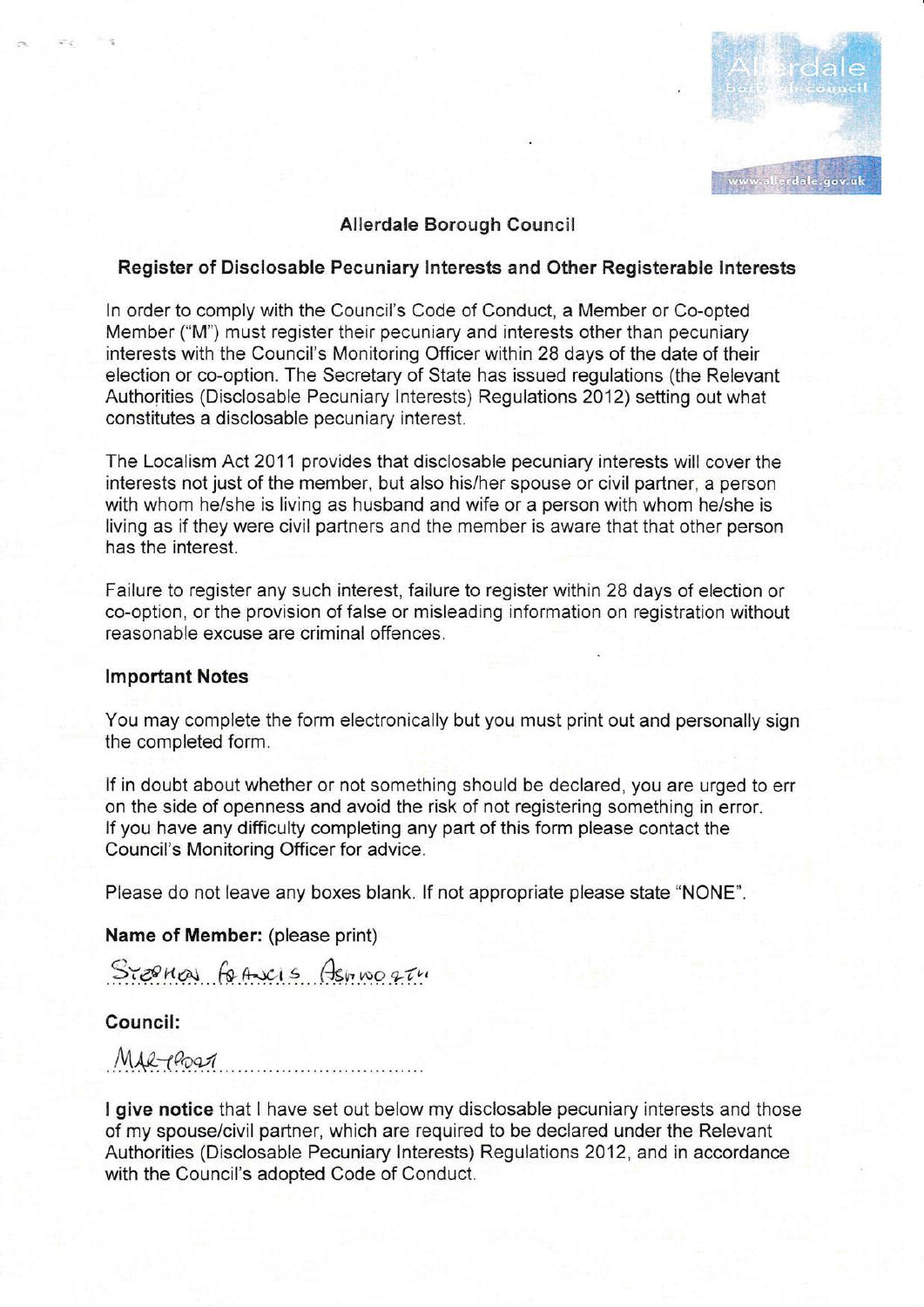## **Disclosable Pecuniary Interests**

1. Any employment, office, trade, profession or vocation carried on for profit or gain.

You should show every employment, office, trade, profession or vocation that you and your spouse/partner receive remuneration for other than simply repayment of expenses - a good example is would you have to declare for income tax purposes.

Give a short description of the activity concerned; for example 'Computer Operator' or 'Accountant'.

Where you hold an office, give the name of the person or body which appointed you. In case of a public office, this will be the authority which pays you.

 $N$  $O$  $N$  $c$ 

2. Any payment or provision of any other financial benefit (other than from the relevant authority) made or provided within the relevant period in respect of any expenses incurred by M in carrying out duties as a member, or towards the election expenses of M.

This includes any payment or financial benefit from a trade union within the meaning of the Trade Union and Labour Relations (Consolidation) Act 1992.

You should declare the name of any person or body that has made any payments to you towards your expenses as a councillor or towards your election expenses. You do not need to declare the amounts of any payments, only the name of the person or body making them.

It refers to payment of election expenses by a third party  $-$  you do not need to declare if you pay your election expenses yourself. This would usually mean a political party at election time.

 $N$  $\alpha$  $\alpha$  $\beta$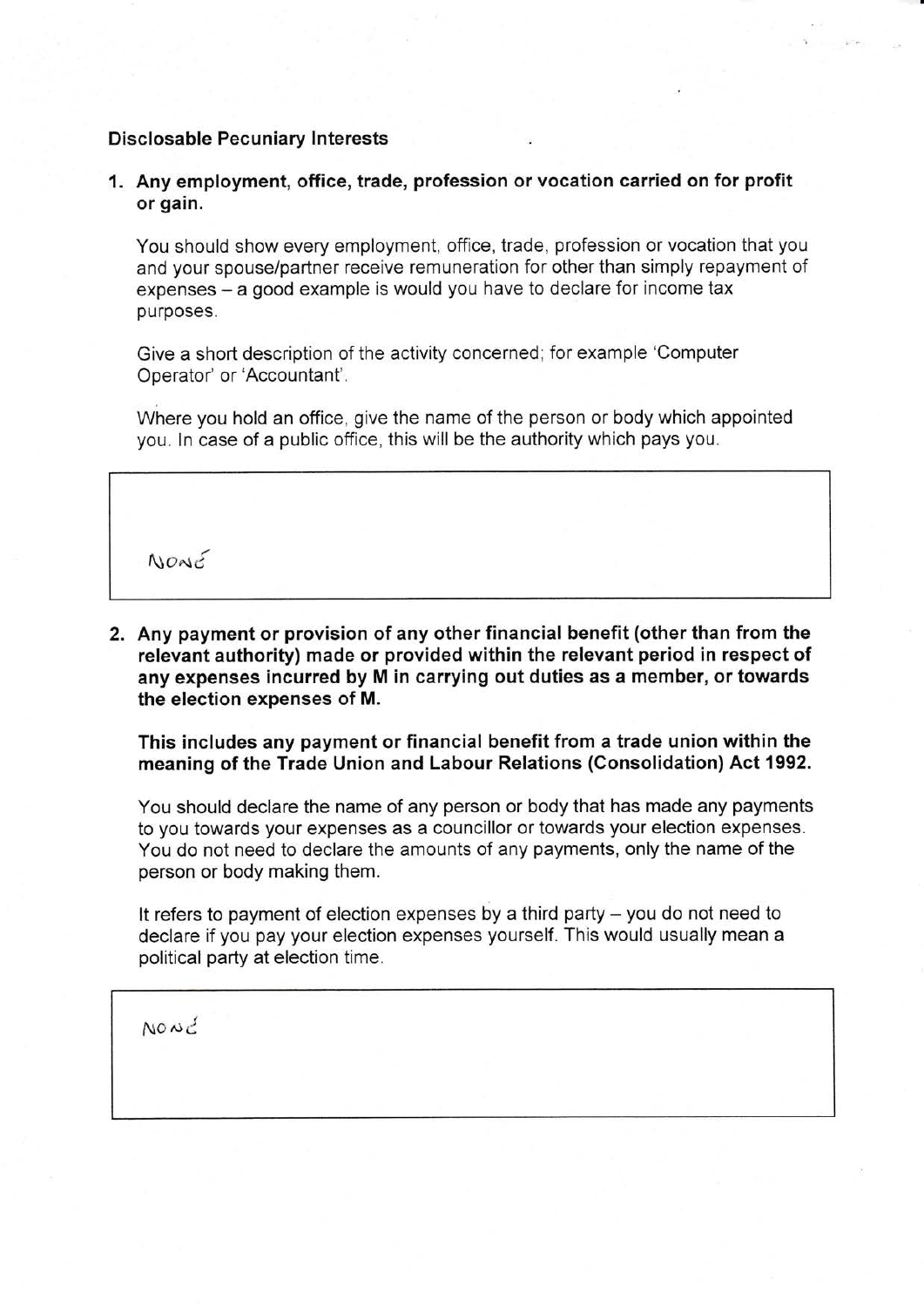- 3. Any contract which is made between the relevant person (or a body in which the relevant person has a beneficial interest) and the relevant authority-
	- (a) under which goods or services are to be provided or works are to be executed; and
	- (b) which has not been fully discharged.

You should list any contract made between yourself or your spouselpartner or a body in which either of you have a beneficial interest and the Council (or an organisation contracted to carry out business on its behalf).

 $N$ o ar  $C$ 

## 4. Any beneficial interest in land which is within the area of the relevant authority.

You should include any land and buildings in the area of the Borough in which you or your spouse/partner have a beneficial interest. You should give the address or a brief description to identify it. lf you live in the Borough you should include your home under this heading whether as owner, lessee or tenant.

You should also include any property from which you receive rent, or of which you are the mortgagee.

Any land in the Borough area in the ownership of a charity or organisation of which you or your spouse/partner are a trustee should also be included in this section.

"Land" also includes any buildings or parts of buildings.

| 5 VICTORY CRESCONT |  |
|--------------------|--|
| M1240027           |  |
| CUMBRIA            |  |
| CAIS 7CC           |  |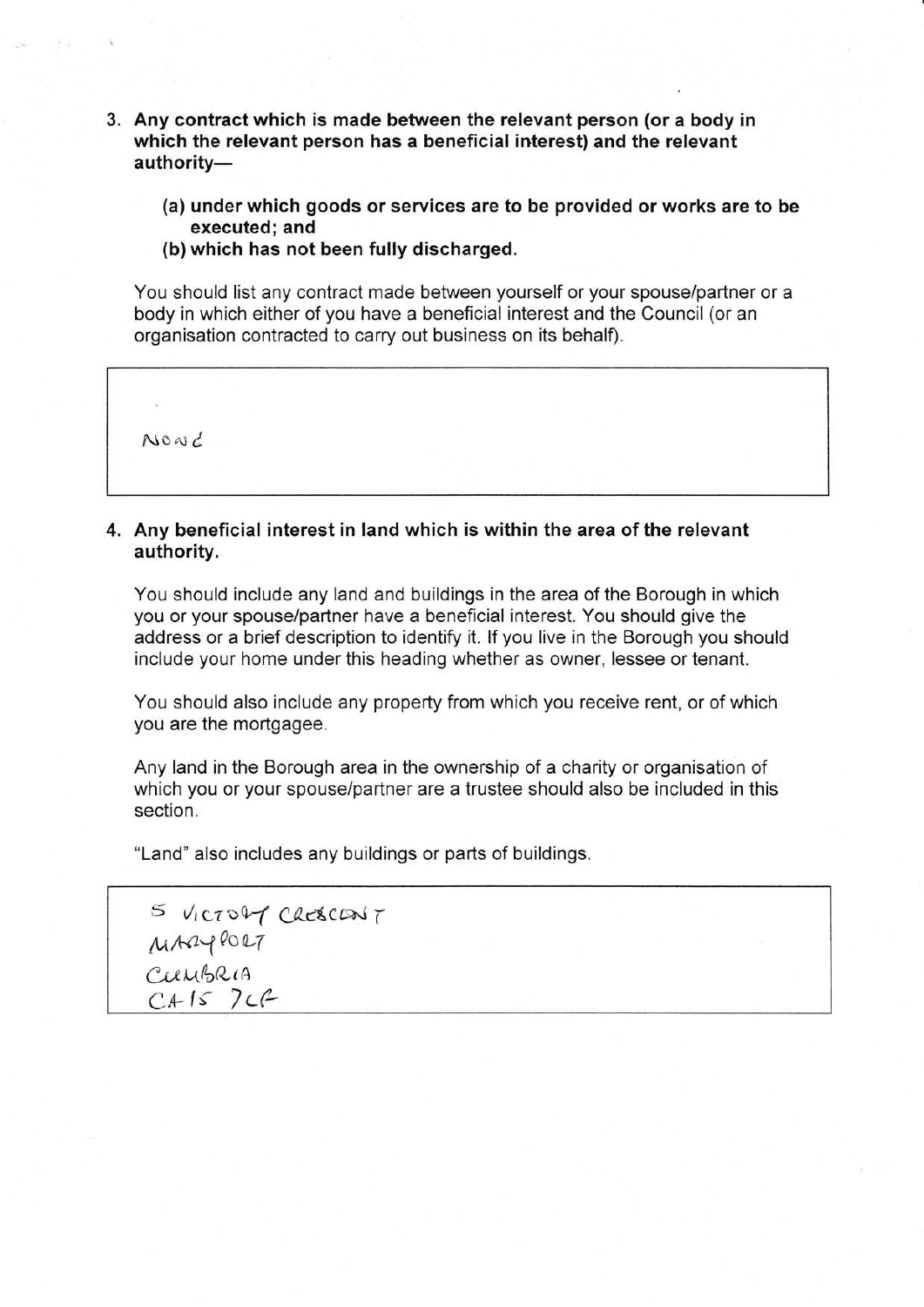# 5. Any licence (alone or jointly with others) to occupy land in the area of the relevant authority for a month or longer.

You should include land in the area of the Borough which you or your spouse/partner have a right to occupy, but neither own nor have tenancy of. You should give the address or a brief description to identify it.

"Land" includes any buildings or parts of buildings.

 $N$ *O* $N$  $t$ 

# 6. Any tenancy where (to M's knowledge)-

- (a) the landlord is the relevant authority; and
- (b) the tenant is a body in which the relevant person has a beneficial interest.

You should declare any properties which you or your spouse/partner rent from the Council, or which is rented by a business which you or your spouse/partner owns or partly owns.

NaaJi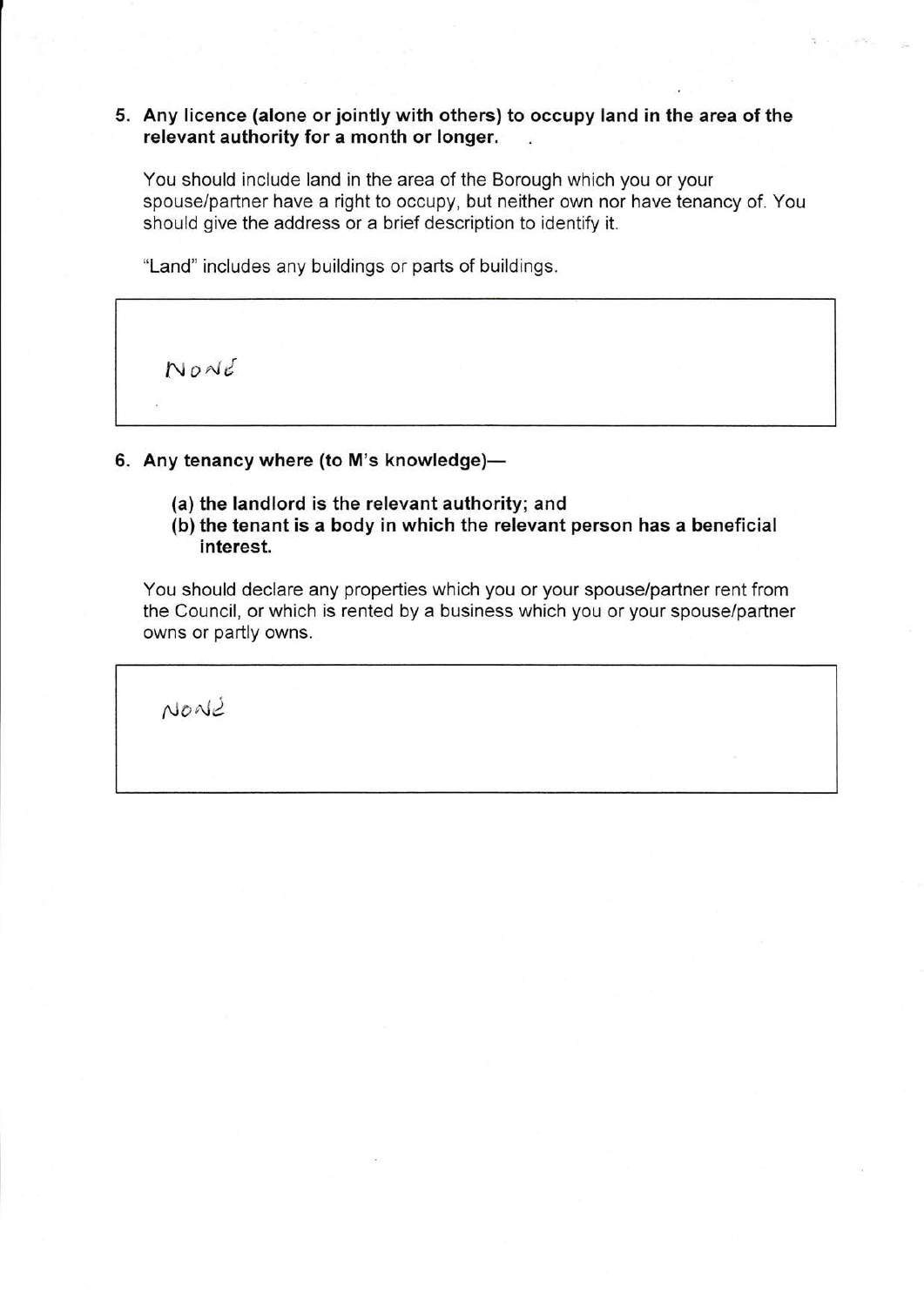## 7. Any beneficial interest in securities of a body where-

- (a) that body (to M's knowledge) has a place of business or land in the area of the relevant authority; and
- $(b)$  either-
	- (i) the total nominal value of the securities exceeds €25,000 or one hundredth of the total issued share capital of that body; or
	- (ii) if the share capital of that body is of more than one class, the total nominal value of the shares of any one class in which the relevant person has a beneficial interests exceeds one hundredth of the total issued share capital of that class.

You should list the names of any companies, industrial and provident societies, co-operative societies, or other bodies corporate that (to your knowledge) are active in the Borough and in which you or your spouse/partner have a substantial interest. You do not need to show the extent of your interest.

You have a substantial interest if you own shares or other securities in the company with a nominal value of more than f25,000 or more than 1/100th of the issued share or securities. lf there are several classes of shares or securities, the fraction of 1/100th applies to any of these classes.

The company or body corporate is active in the Borough if it has land or a place of business in the Borough.

 $NoQ$ 

#### Other Registrable lnterests

These interests are what the Council has determined should be entered into the authority's register of interests

8. Details of any body of which you are a member, or in a position of general control or management, and to which you are appointed or nominated by the Council.

You should include the names of any bodies of which you have been appointed to represent the Council and the position you hold on those bodies.

 $N$ <sub>O</sub> $N$  $\leq$